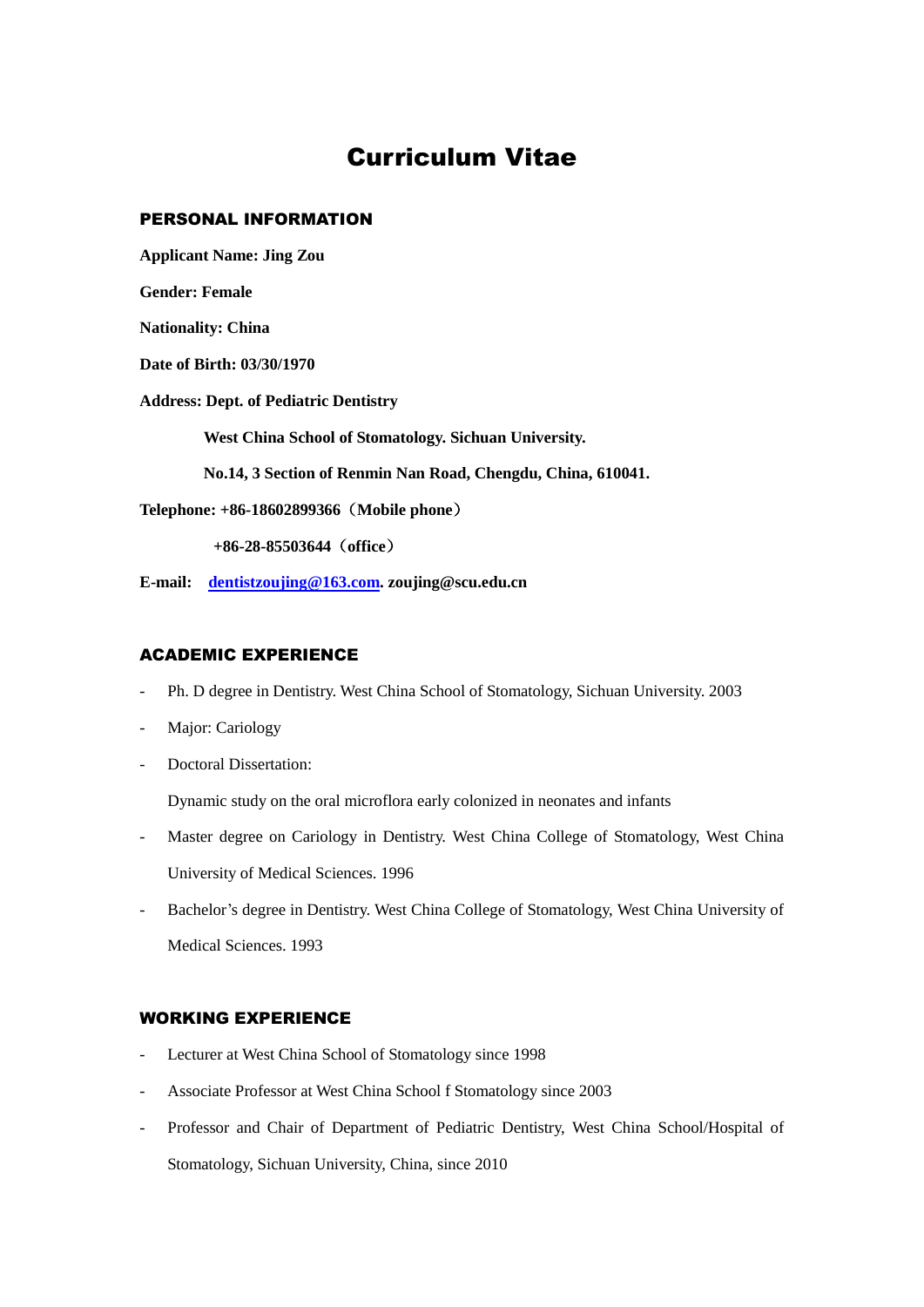- Visiting scholar in Dept. of Pediatric Dentistry, University of Alabama in Birmingham from Nov 2011 to Nov 2012 in US

#### PROFESSIONAL MEMBERSHIPS

- Member of International Association of Dental Research
- National member of International association of Pediatric Dentistry
- Vice-president of Committee of Pediatric Dentistry, Chinese Stomatological Association since 2008
- Successor- president of Committee of Pediatric Dentistry, Chinese Stomatological Association since 2017
- Chair of Committee of Pediatric Dentistry, Sichuan Stomatological Association since 2012
- Member of Global Child Dental Health Taskforce-China
- Fellowship of International Academy of Dentistry, ICD China Section

## Grants funded

- Study of early establishment of microflora in oral cavity of neonates and infants**.** The National Natural Science Fund. 2000-2003
- Study of cariogenic microflora in oral cavity of children with early childhood caries. Research Fund for Young of Sichuan University. 2005-2006
- Transmission way of oral *Streptococcus Mutans* in young children. Sichuan Science Fund. 2006-2008
- Effects of one caries-preventive rinse on *Streptococcus Mutans* in plaque and saliva of children. International Cooperation project with UCLA. 2010-2012
- Detection of salivary biomarkers for early childhood caries. National Natural Science Foundation of China. 2014-2016
- Pathogenic mechanisms of oral microbiome with Streptococcus mutans as the keystone core microorganism in ECC. International Cooperation project with UAB, Dr. Wu Lab.2019-2021

## CONFERRENCE ADDRESS

- Analysis of oral microflora early colonized in Chinese infants. The 82nd IADR General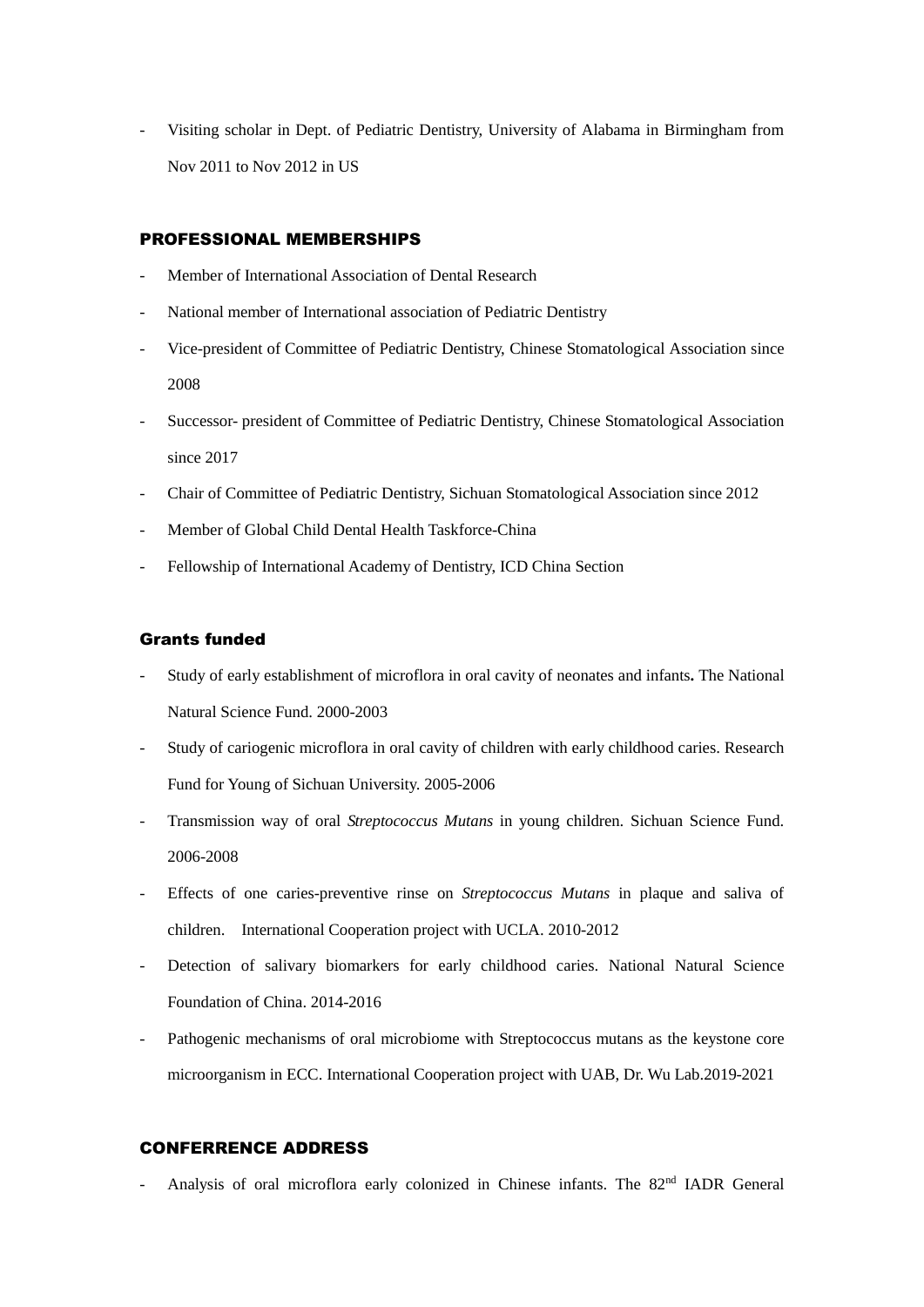Session & Exhibition conference. Hawaii 2004

- Horizontal transmission study of mutans streptococci in children. The  $6<sup>th</sup>$  IADR Chinese Division. Shanghai. 2005
- Study of the horizontal transmission of oral mutans streptococci in children. The  $20<sup>th</sup>$ international congress of IAPD. Sydney.2005
- FDI Annual World Dental Conference. Shenzhen.2006
- The 20<sup>th</sup> international congress of IAPD. Hongkong.2007
- Genotypic distribution of *Candida albicans* isolated from the oral cavity of children with ECC. The 6th National Conference of Chinese Association of Pediatric Dentistry. Haerbin. 2008
- Relationship between dental caries of children and bifidobacteria in their cavity. The  $3<sup>rd</sup>$ National Conference of Endodontics. Chongqing. 2009
- Relationship between parents' oral health KAP and children's dental behavior. The 88th IADR General Session & Exhibition conference. Spain. 2010
- The 24<sup>th</sup> international congress of IAPD. Seoul Korea.2013
- China regional meeting of IAPD. Beijing China. 2014
- 9th Biennial Conference of Pediatric Dentistry Association of Asia (PDAA). Singapore 2014
- Prevalence and distribution of hypodontia and associated dental anomalies of mixed dentition in Chinese children. Glasgow UK, 2015
- Behavior management for children in pediatric dental clinic. Chengdu, 2016
- Management of early childhood caries. World Dental Congress, Madrid, Spain, 2017
- Application of painless techniques in pediatric dental clinic. Den Tech China. Shanghai, China, 2017
- Mother far from dental disease, giving birth to healthy baby. Dental South China International Expo. Guangzhou, China. 2018
- Caries management in full life cycle. 2018 Silk Road International Forum on Stomatology. Xi'an, China. 2018
- Oral health status and prevention and treatment techniques and strategies for young children in China, Beijing, China, 2018
- Painless treatment techniques for young children and risks prevention and control in treatment procedure. Sino-Dental Beijing, China. 2019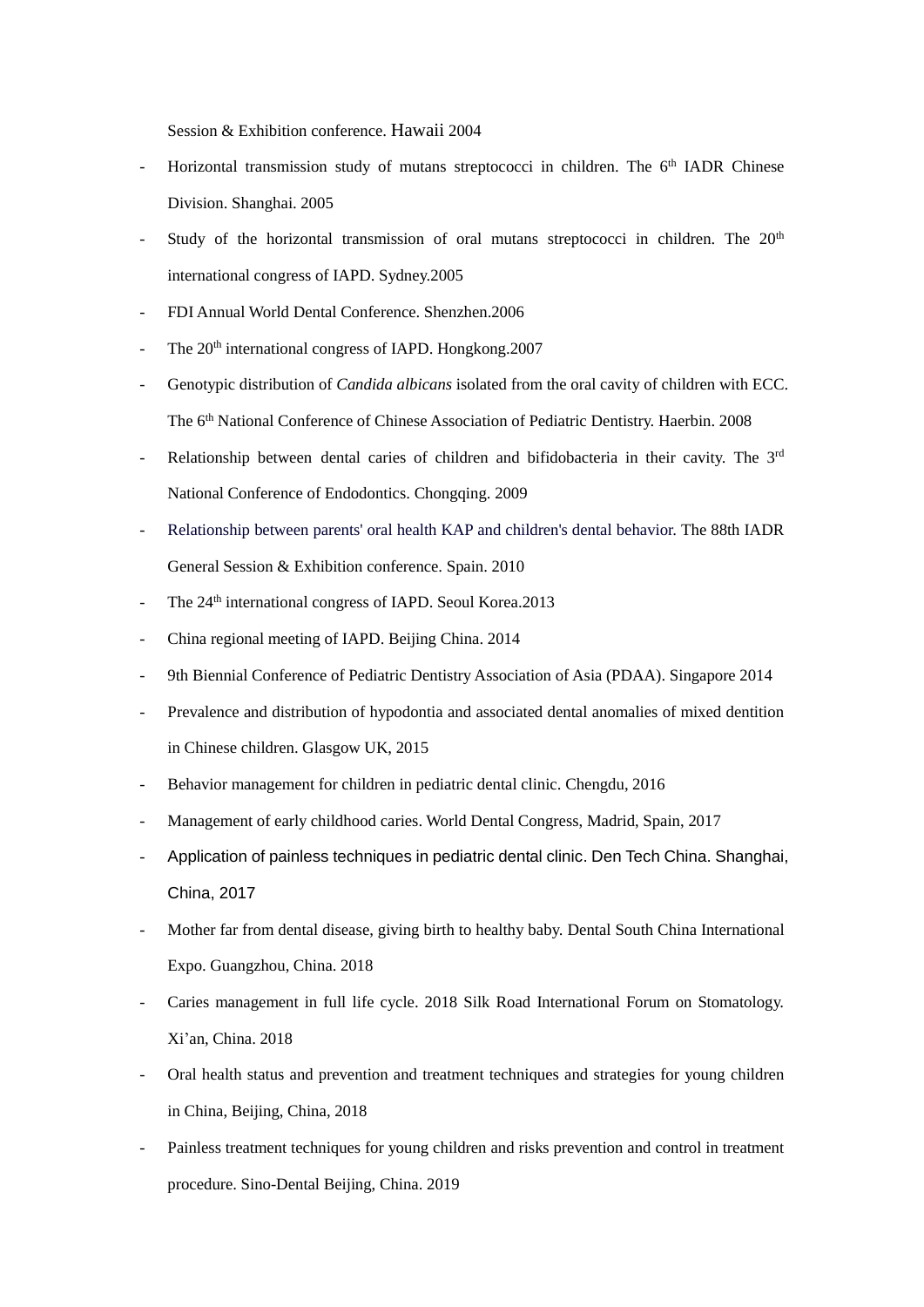- Vital pulp therapy on primary tooth. Dental Show West China. Chengdu, China.2019

#### PUBLICATIONS:

- 1. Zonglian Luo, **Jing Zou,** Jingyi Zhang. The effects of the antibody against to surface protein P-1 of S.Mutans on adherence to S-HA by Streptococcus Mutans group. Chinese Journal of Conservative Dentistry. [1997, 7\(4\)](http://211.151.91.76/chkdcharge/chkj/qk.asp?encode=gb&filename=UDUVUUUZTZTYTQTTSEVZVUVZVTTXTQTUSETQTQTQ&title=牙体牙髓牙周病学杂志1997年04期): 217-220.
- 2. Zonglian Luo, **Jing Zou,** Xuedong Zhou. Effects of saliva pellical including anti-P-1 antibody upon streptococcal adherence. Journal of Comprehensive Stomatology. 1997,13(2):70-72
- 3. **Jing Zou,** Zonglian Luo, Xuedong Zhou., et al. Effects of Different Dilution of Specific Antibodies Against the Cell Surface Protein P1 of S.mutans MT 6R upon its Adherence. West China Journal of Stomatology 1997, 15(4): 338-340
- 4. **Jing Zou,** Shaomin Li. Socioeconomic characterics and caries of deciduous teeth in pre school children. Journal of Modern Stomatology. 1999,13(3):190-191
- 5. **Jing Zou,** Shaomin Li, Yi Liu. The pattern of infant feeding and caries of deciduous teeth in pre school children. Journal of Comprehensive Stomatology. 1999,15(2): 87-88
- 6. Shaomin Li, **Jing Zou,** Pei Tang. Relationship between the oral hygiene of children and careis. Chinese Journal of Conservative Dentistry. 1999, 9(1):78-79
- 7. **Jing Zou,** Shaomin Li, Weixin Wang. Study on the Relationship between Deciduous Tooth Caries in Pre-school Children and Their Neonatal Conditions. West China Journal of Stomatology.2001,19(5): 328- 329
- 8. **Jing Zou,** Xuedong Zhou, Xiaorong Xiao. The development of normal microbiota in oral cavity of healthy neonates. Journal of West China university of Medical Sciences.2002;33(4):563-566
- 9. **Jing Zou,** Shaomin Li. Quantitative assay of initial demineralization on the first permanent molar in the different caries-susceptible children. Journal of Comprehensive Stomatology. 2002,18(1):23-24
- 10. **Jing Zou,** Xuedong Zhou. Biological study of the effects of saliva on the caries susceptibility of host. Journal of Clinical Stomatology. 2002; 18(2): 150-151
- 11. **Jing Zou,** Xuedong Zhou, Xiaorong Xiao. The study of early establishment of microflora in oral cavity of neonates. Chinese Journal of Microecology. 2003,15(1):47-50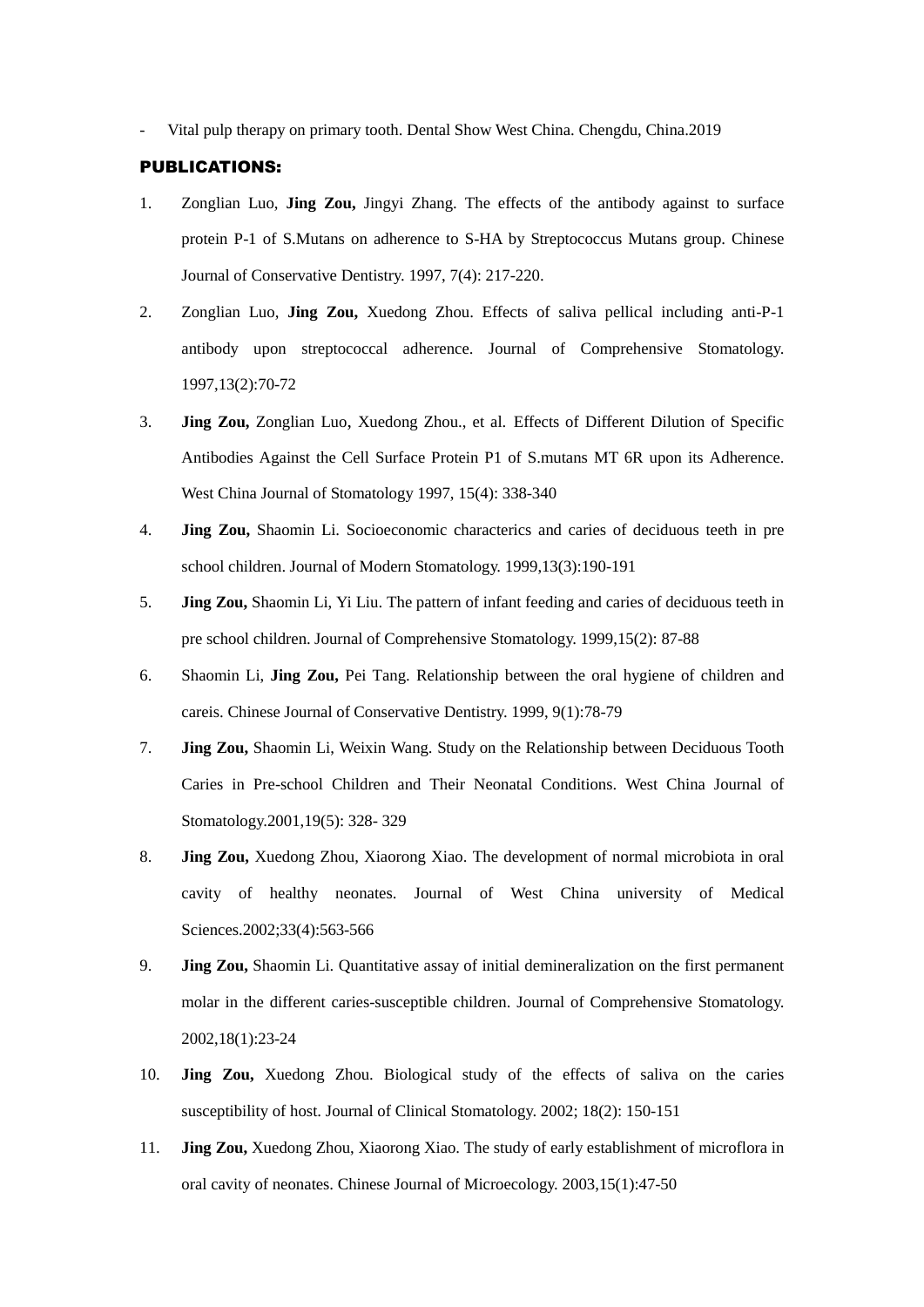- 12. **Jing Zou,** Xuedong Zhou, Shaomin Li. et al. Dynamic study of oral microflora before eruption of tooth. [Chinese Journal of Stomatology. 2003;38\(4\):](http://211.151.91.76/chkdcharge/chkj/qk.asp?encode=gb&filename=UDUVUUUZTQTTTQTZSEVAUYUBVZTSTQTQTTTQTUTQTTTU&title=中华口腔医学杂志2003年04期)318
- 13. Li SM, **Zou J,**Wang Z, WrightJ,et al.Quantitative assessment of enamel hypomineralization by KaVo DIAGNOdent at different sites on first permanent molars of children in China. *Pediatric Dentistry* 2003,25(5):485-490
- 14. **J. ZOU,** XD.ZHOU. Analysis of oral microflora early colonized in infants. *Journal of Dental Research.* 2004,83(Special IssueA):108
- 15. **Jing Zou,** Xuedong Zhou, Shaomin Li. Analysis of Oral Microflora Early Colonized in Infants. West China Journal of Stomatology. [2004, 22\(2\):](http://211.151.91.76/chkdcharge/chkj/qk.asp?encode=gb&filename=UDUVUUUZTQTUTQTWSEUYVYUBVRTSTQTQTUTQTSTQTRTT&title=华西口腔医学杂志2004年02期) 126-128
- 16. **Jing Zou,** Ran Shang, Xuedong Zhou.Study of the horizontal transmission of oral mutans streptococci in children. West China Journal of Stomatology. 2005;23(5):388-392
- 17. Yuan Liu, **Jing Zou,** Xuedong Zhou. Effects of different beverages on plaque pH of different caries-sensitive children. West China Journal of Stomatology. 2006, 24(5): 415-418
- 18. Ran Shang, **Jing Zou,** Xuedong Zhou. Study on the Horizontal Transmission of Oral Streptococcus mutans in Day- nursery Children. West China Journal of Stomatology. 2006, 24(6): 527- 529
- 19. Jing Zou, Ran Shang, Xuedong Zhou. Transmission way of oral Streptococcus Mutans in children.Chinese Journal of Stomatology. 2006 ,41(5):269-271
- 20. Y.LIU, **J.ZOU**, R. SHANG and XD.ZHOU. Genotypic diversity of streptococcus mutans in 3- to 4-year-old Chinese nursery children suggests horizontal transmission. Archives of Oral Biology. 2007, 52(9):876-88
- 21. Ran Yang, **Jing Zou,** Jiyao Li. Study of the relationship between oral Actinomyces and childhood caries. West China Journal of Stomatology. 2007, 25(6):568-570
- 22. Liying Lu, **Jing Zou.** Relationship between Saccharomyces albicans and caries. International Journal of Stomatology. 2008, 35(1): 97-99
- 23. Jingjing Zhai, **Jing Zou.** The relationship between the dental caries of children and bifidobacteria in their cavity. Journal of Modern Stomatology. 2009,23(1):88-90
- 24. Yang Li, Ye Zhang, **Jing Zou,** etc. Associations of social and behavioural factors with early childhood caries in Xiamen city in China. International J of Pediatric Dent. 2011, 21(2):103-111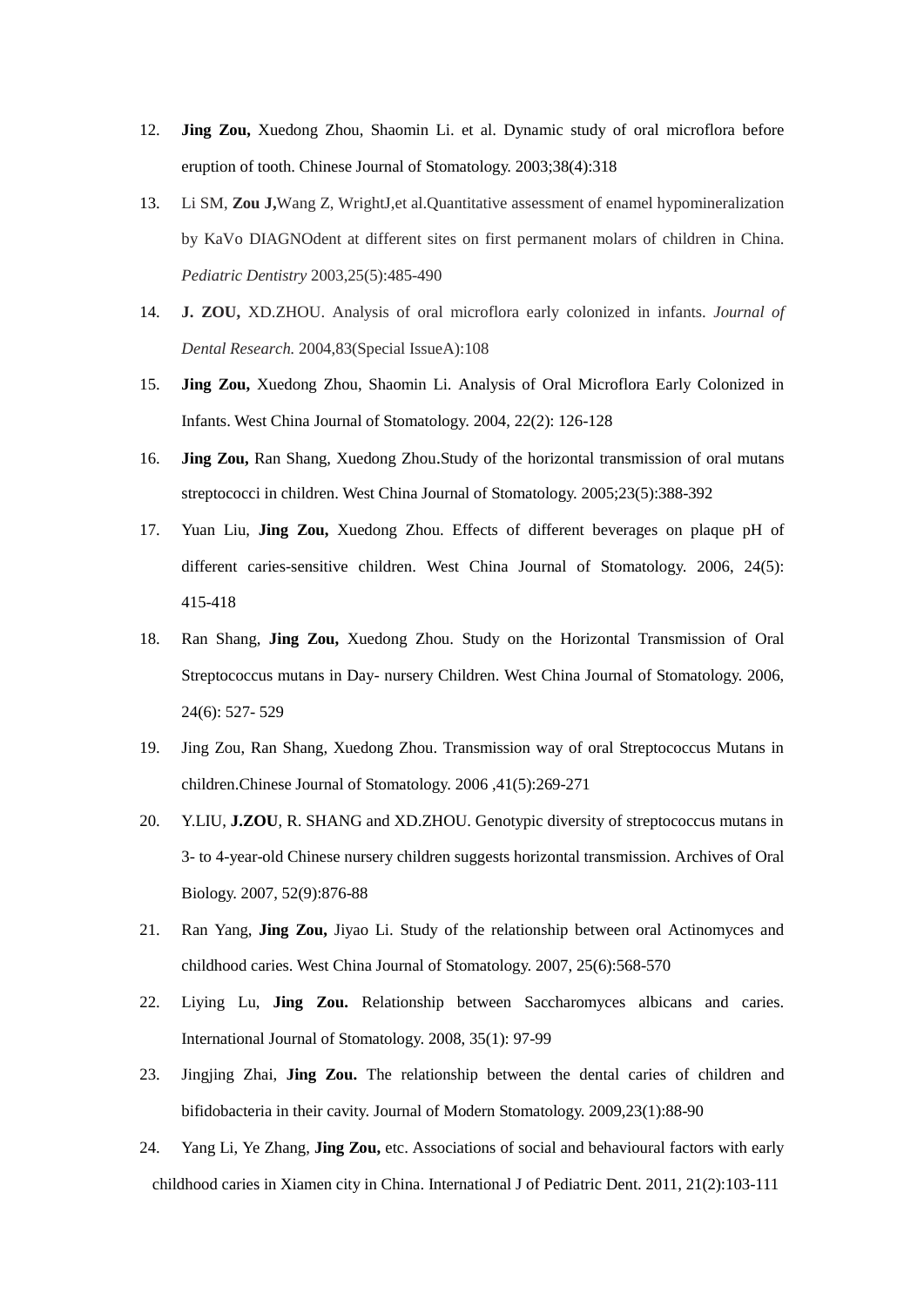- 25. [Zhang Q,](http://www.ncbi.nlm.nih.gov/pubmed?term=%22Zhang%20Q%22%5BAuthor%5D) **[Zou J](http://www.ncbi.nlm.nih.gov/pubmed?term=%22Zou%20J%22%5BAuthor%5D)**\*, [Yang R,](http://www.ncbi.nlm.nih.gov/pubmed?term=%22Yang%20R%22%5BAuthor%5D) [Zhou X.](http://www.ncbi.nlm.nih.gov/pubmed?term=%22Zhou%20X%22%5BAuthor%5D) Remineralization effects of casein phosphopeptideamorphous calcium phosphate crème on artificial early enamel lesions of primary teeth. International Journal of Pediatric Dentistry. 2011. 21(5): 374-381
- 26. Xiao Qiong Yang, Qiong Zhang, Li Ying Lu, Ran Yang, Yuan Liu, Jing Zou\*. Genotypic distribution of Candida albicans in dental biofilm of Chinese children associated with severe early childhood caries. Archives of Oral Biology. 2012, 57(8): 1048-1053
- 27. Ran Yang, Chan Yang, Yuan Liu, **Jing Zou.** Evaluate root and canal morphology of primary mandibular second molars in Chinese individuals by using cone-beam computed tomography. Journal of the Formosan Medical Association. 2013:112(7):390-395
- 28. Du Qing, **Zou Jing**, Zhou Xuedong. The Genetic Profiling of the Oral Microbiota in Twins of Primary Dentition. J PURE APPL MICROBIO.2013 Aug;7(3):2043-47
- 29. Wang Yan, Xue Jing, Zhou Xuedong, You Meng, Du Qin, Yang Xue, He Jingzhi, **Zou Jing,** Cheng Lei, Li Mingyun, Li Yuqing, Zhu Yiping, Li Jiyao, Shi Wenyuan, \*Xu Xin. Oral Microbiota Distinguishes Acute Lymphoblastic Leukemia Pediatric Hosts from Healthy Populations. PLos One, 9(10)2014:1-8
- 30. Zhang Q, Nguyen T, McMichael M, Velu SE, **Zou J**, Zhou X, Wu H. New small-molecule inhibitors of dihydrofolate reductase inhibit Streptococcus mutans. Int J Antimicrob Agents.46 (2015):174-182.
- 31. Ling Yuqi, Zhang Qiong, **Zou Jing** Investigation of teeth number and morphology abnormalities in children at the mixed dentition stage. West China Journal of Stomatology . 33(6): 597-601. 2015
- 32. Lulu Chen, Zhi Ren, Xuedong Zhou, Jumei Zeng, **Jing Zou,** Yuqing Li. Inhibition of Streptococcus mutans biofilm formation, extracellular polysaccharide production, and virulence by an oxazole derivative. Applied Microbiology and Biotechnology, 2016,100 (2), 857-867
- 33. Du Qin, **Jing Zou,** Yuqing Li, et al. The colonization of oral bacteria in healthy children. International J of Stoamtology. 2016. 43(1):57-61
- 34. Zou Jing, Qin Man, Wang Jun, Huang Hua, Lin Juhong, Zhou Xuedong. Common dental diseases in children and malocclusion. 2016.43(6):619-623
- 35. Abdullah S Hemadi, Ruijie Huang, Yuan Zhou and **Jing Zou**. Salivary proteins and microbiota as biomarkers for early childhood caries risk assessment. International J of Oral